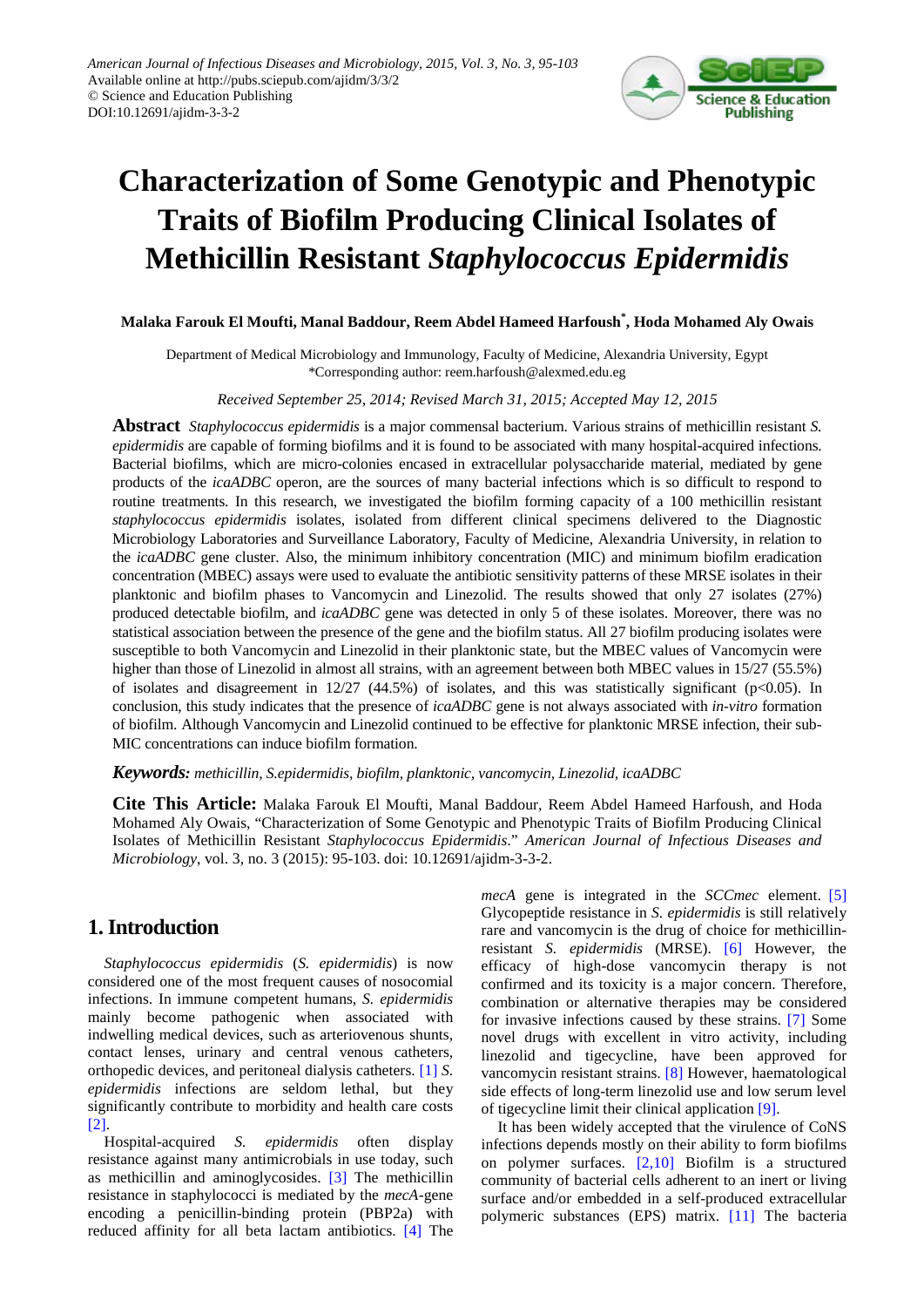within the biofilms are protected from physical, chemical and biological stresses, including antimicrobial agents, antibodies and the antimicrobial products of phagocytic cells [\[12\].](#page-7-10)

The genes encoding the most important substances and proteins, especially a polysaccharide adhesin, that participate in biofilm formation belong to the intercellular adhesin (*ica*) operon. This operon contains the *icaADBC* genes and the regulatory *icaR* gene. The synthesis of the polysaccharide capsule is mediated by the *ica* operon. When this operon is activated a polysaccharide intercellular adhesin (PIA) and poly-succinyl-glucosamine are synthesized and support cell-to-cell contacts by means of a multilayer biofilm [\[13\].](#page-7-11)

The mechanism of biofilm resistance is multifactorial. [\[14\]](#page-7-12) Treatment with antibiotics may kill planktonic bacteria (free living bacteria) shed from the biofilm surface; however, they fail to eradicate those embedded within the biofilm, which can then subsequently act as a nidus for recurrent infectio[n \[15\].](#page-7-13)

Minimum inhibitory concentration (MIC) is the standard laboratory method by which planktonic bacterial susceptibility to antibiotics is quantified. However, MIC does not provide a true estimation of the concentration of antibiotics required to treat a bacterial biofilm. The minimum biofilm eradication concentration (MBEC) is a measure that allows that determination to be made for a biofilm [\[16\].](#page-7-14)

In the present study, we investigated the biofilm forming capacity of a group of MRSE isolates, in relation to the *icaADBC* gene cluster. Also, the MIC and MBEC assays were used to evaluate the antibiotic sensitivity patterns of these MRSE isolates in their planktonic and biofilm phases to vancomycin and linezolid.

# **2. Material and Methods**

• *Bacterial strains:* One hundred isolates of (MRSE) isolated from different clinical specimens delivered to the Diagnostic Microbiology Laboratories and Surveillance Laboratory, Faculty of Medicine, Alexandria University, constituted the material of this study. The isolates were mostly from blood (48%), followed by pus (32%), urine (9%), BAL (9%) and (2%) were from nasal swabs. Identification of *S. epidermidis* was carried out using the standard biochemical tests including catalase, DNase and coagulase production, growth and fermentation of mannitol on mannitol salt agar [\[17\]](#page-7-15) and susceptibility to novobiocin ( $\geq 16$  mm) by the disc diffusion test [\[18\].](#page-7-16) Bacteria were maintained in brain heart infusion (BHI) 15% glycerol broth and immediately frozen at -20ºC.

• Methicillin resistance was identified by:

- a. Resistance to cefoxitin (30µg) disc by standard disc diffusion susceptibility test, with zone diameter  $\leq 24$ mm. [\[19\]](#page-7-17)
- b. Polymerase chain reaction to detect the 310 bp product of *mecA* gene:

DNA extraction was performed as follows [\[20\]:](#page-7-18) few S*. epidermidis* colonies from subculture on blood agar plate were suspended in 50 μl of lysis solution (0.02 M NaOH/SDS and 0.1% SDS (Sodium dodecyl sulphate)), heated at  $95^{\circ}$ C for 15 min. and 450 µl sterile distilled water was added to the suspension and centrifugation at

9000 rpm for 5 min was performed. Three μl of the supernatant were used as a template in the PCR. The following primers were used: forward (5'- TGG CTA TCG TGT CAC AAT CG-3') and reverse (5'- CTG GAA CTT GTT GAG CAG AG-3'). *MecA* positive strain (ATCC 33591) was included as positive control. Amplification reaction was carried out in 25μl volume, under the following conditions: Initial denaturation at 92<sup>o</sup>C for 5 min, followed by 35 cycles of denaturation at 95°C for 30 seconds, annealing at 56°C for 30 seconds, and extension at 72°C for 30 seconds, followed by final extension at 72°C for 3min.

• The identified MRSE were subjected to the following: a- *Study of biofilm production* by microtitre plate method (MTP), as follows [\[13\]:](#page-7-11) isolates of staphylococci were cultured overnight in Tryptone-Soya broth (TSB) (Oxoid, UK)) supplemented with 1% glucose (TSB<sub> $\sigma$ lu</sub>). A volume of 200 $\mu$ l was transferred to each of two wells of the sterile 96 wells microtiter polystyrene tissue culture plate. (Becton Dickinson, Franklin Lakes, NJ, USA), so that each isolate was tested twice. After cultivation for 24 hr at 37°C, the contents of the wells were discarded and the wells were gently washed three times with 200 µl sterile phosphate-buffered saline PBS (pH 7.2). Sodium acetate  $(2\%)$  (200 µl) was added to each well for 5 min. for biofilm fixation then washed using tap water, followed by 200  $\mu$ l crystal violet (0.1%) for 30 min. at room temperature for biofilm staining, followed by washing 3 times with tap water. The absorbance (optical density OD) of the remaining surface-adsorbed cells of the individual wells was read on a spectrophotometer  $(EL<sub>X</sub> 800$  Universal Microplate Reader Bio-TEC Instruments, INC.) at 630 nm. OD < 0.120 was considered absent or weak biofilm, OD  $0.120 - 0.240$  as moderate biofilm, and OD  $>0.240$  as strong biofilm.

*b- Polymerase chain reaction to detect the 546 bp product of the icaADBC gene cluster*

DNA extraction was performed as previously mentioned [\[20\].](#page-7-18) The oligonucleotide primers (Geno-Mechanix) were used: forward (5'- TTATCAATGCCGCAGTTGTC-3'), reverse (5'- AGTTTAACGCGAGTGCGCTAT-3'). Amplification reaction was carried out in 25μl volume, using (Techne Genius, Cambridge, UK) thermal cycler, under the following conditions: An initial denaturation step at 94°C for 5 min, followed by 30 cycles of denaturation at 94ºC for 30 seconds, annealing at 55°C for 30 seconds, extension at 72°C for 1min and a final extension at 72°C for 7 min [\[21\].](#page-7-19)

*c. Determination of MIC and MBEC of vancomycin and linezolid on MRSE isolates planktonic and biofilm states*:

i) MIC determination: [\[18\]](#page-7-16)

MICs of linezolid (range 0.25-64 mg/ L double fold dilutions) and vancomycin (range 0.25-1024 mg/ L in double fold dilutions) for the MRSE strains selected for biofilm studies were determined using cation adjusted Mueller Hinton broth (CAMHB) according to the CLSI broth microdilution method. Results were interpreted as follows: for vancomycin (Sensitive:  $\leq$  4µg/ml, Intermediate: 8-16  $\mu$ g/ml, Resistant:  $\geq$  32  $\mu$ g/ml), for linezolid (Sensitive:  $\leq 4 \mu g/mL$ , Resistant:  $\geq 8 \mu g/mL$ ).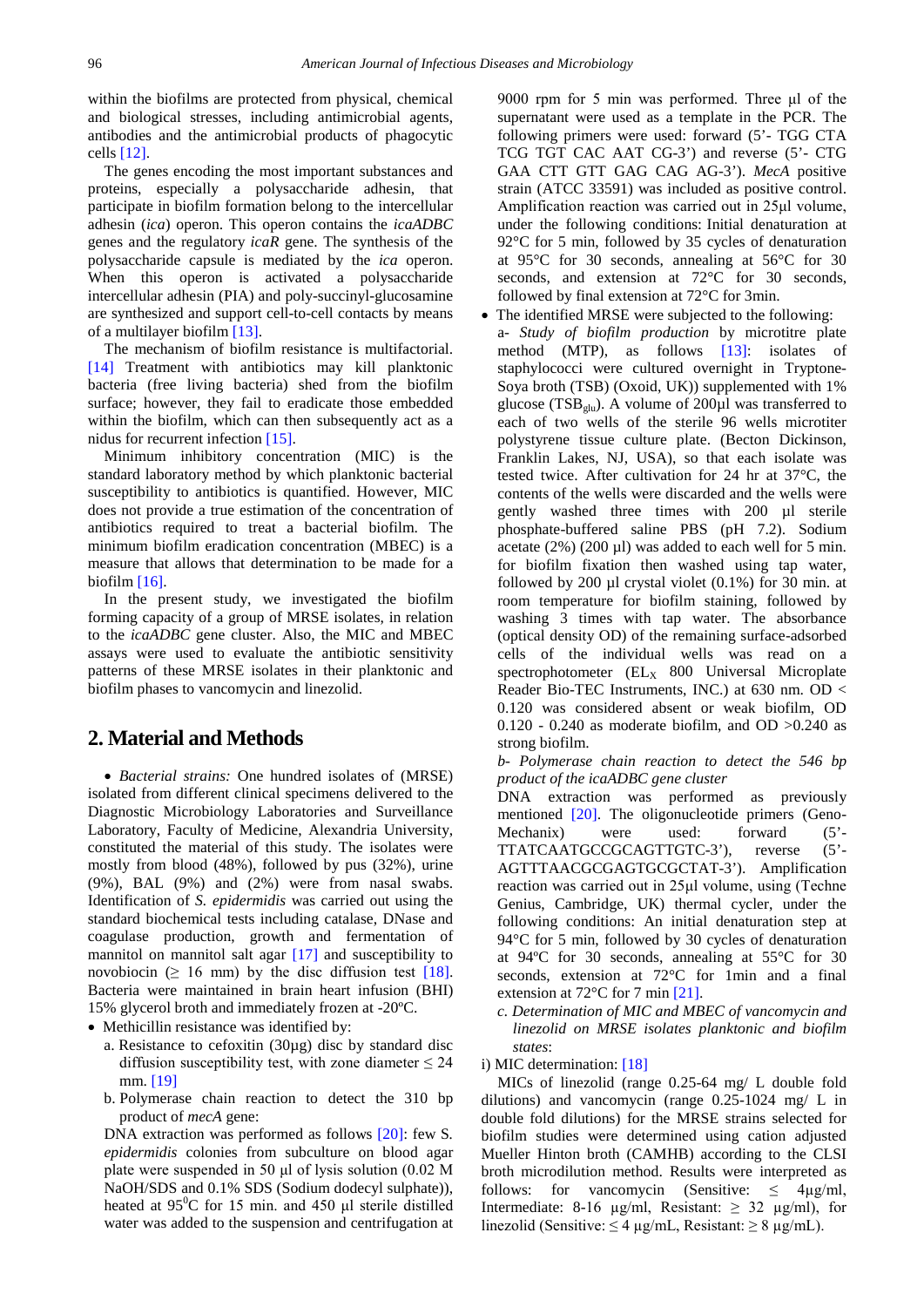#### ii) MBEC determination: [\[22\]](#page-7-20)

A single colony from the selected MRSE isolates for biofilm studies was added to a test tube containing 2 ml  $TSB_{\text{glu}}$ . The tube was incubated overnight at 37 $\textdegree$ C aerobically. After incubation, 200µl of the bacterial suspension was added to wells of the microtiter plate along with positive control (the biofilm producing strain without adding Vancomycin or Linezolid) and negative control (biofilm negative strain). These were incubated for 24 hours at 37°C aerobically. Planktonic cells were removed by washing with phosphate buffered saline (PBS). The remaining attached bacteria were resuspended in 100 µL of CAMHB (Oxoid, Basingstoke, UK) and challenged with 100µl of Vancomycin at different 2 fold dilutions (2- 1024 µg/ml) or Linezolid at different 2 fold

dilutions (0.5- 64µg/ml). Each dilution was tested in triplicate and the plates were incubated for 24 h at 37 ºC. The drug was removed and the wells were rinsed three times with PBS. The subsequent steps (i.e., fixation and staining) were performed as in the biofilm formation assay. The MBEC was defined as the minimum concentration of Vancomycin (or Linezolid) required eradicating the biofilm. Eradication of biofilm gave an OD  $_{630}$  reading similar to that of the negative control.

**Statistical Analysis:** The data was analyzed using computer with statistical Package for Social Sciences (SPSS) version 16.0. The 0.05 level was used as the cut off value for statistical significance. Chi square:  $(\chi^2)$ , Fisher Exact test (FET), McNemar chi square test and Simple correlation (r) were used for statistical analyses.

<span id="page-2-0"></span>

**Figure 1.** 2% Agarose gel electrophoresis analysis of 310 bp PCR amplification products of *mecA* gene, extracted from *S. epidermidis* isolates. Lane M: DNA molecular size marker (100-bp ladder). Lane 1: *mecA* negative*.* Lanes 2, 3,4,5,6 were *mecA* positive

## **3. Results**

• A total of 100 MRSE strains were identified as *S. epidermidis* according to the standard microbiological techniques. Methicillin resistance was identified phenotypically by resistance to Cefoxitin and genotypically by the detection of 310 pb PCR product of *mecA* gene [\(Figure 1\)](#page-2-0).

• **Results of biofilm production by MTP (Figure 2, Table 1)**:

Among the 100 MRSE strains, only 27 (27%) produced detectable biofilm ( $OD_{630} > 0.120$ ). Regarding biofilm status, 8 isolates (30%) produced strong biofilm (OD  $>$ 0.240) and the remaining 19 isolates (70%) produced moderate biofilm (OD 0.120 – 0.240).

**Table 1. The biofilm status of the 27 biofilm producing MRSE strains**

| Biofilm status | Number    | OD $630$ value  |
|----------------|-----------|-----------------|
| Strong         | $8(30\%)$ | > 0.240         |
| Moderate       | 19(70%)   | $0.120 - 0.240$ |
| Total          | 27(100%)  |                 |



**Figure 2.** Quantitative detection of biofilm production by MTP. Strong, moderate and non- biofilm producers differentiated by crystal violet staining in 96 well microtiter plates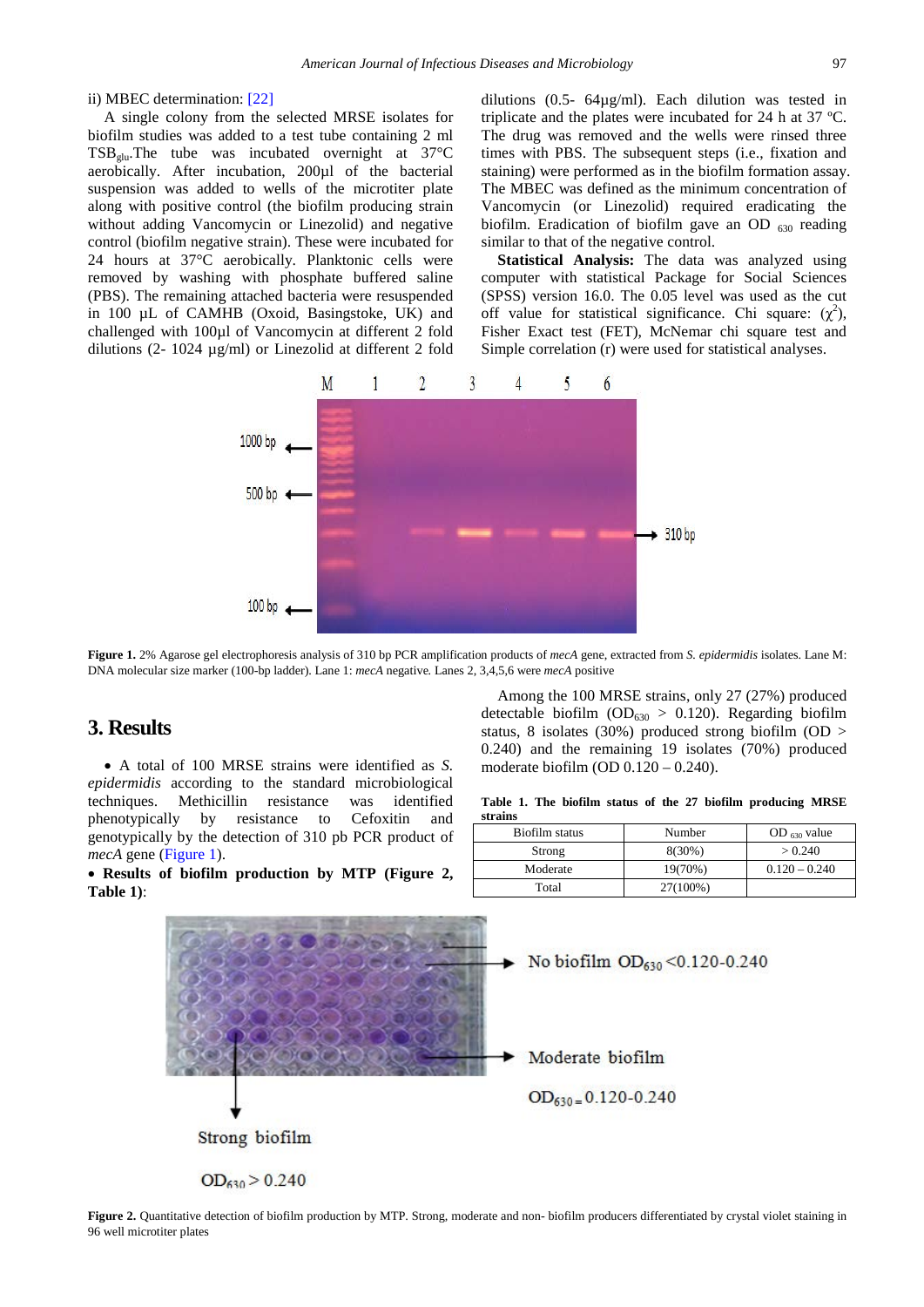### • **Results of PCR for** *icaADBC* **gene cluster (Figure 3)**

Among the 100 MRSE strains, 14 (14%) demonstrated the 546 bp PCR product of *icaADBC* gene cluster. Among them, 5/14 (35.7%) isolates were biofilm producers and the remaining 9/14 isolates (64.3%) were non- producers. On the other hand, 22/86 (25.6%) of the 86 *icaADBC* gene negative MRSE isolates produced biofilm.



**Figure 3.** 2% Agarose gel electrophoresis analysis of 546 bp PCR amplification products of the *icaADBC* gene. Lane M: DNA molecular size marker (100-bp ladder). Lanes 2,3,5,7 and 8 are *icaADBC* gene negative. Lanes 1, 4, 6 and 9 are *icaADBC* gene positive

Studying the association between the *icaADBC* gene and the biofilm status among the 27 biofilm producing MRSE strains, there was no statistically significant association between the presence of the gene and the

biofilm status (FETp=0.136). Moreover, the 5 *icaADBC* gene positive isolates consisted of 3 strong biofilm producers and 2 moderate biofilm producers [\(Table 2\)](#page-3-0).

**Table 2. Relation between** *icaADBC* **gene cluster and biofilm status of the 27 biofilm producing MRSE strains**

<span id="page-3-0"></span>

| <b>IcaADBC</b> |     | Moderate |     | <b>Strong</b> | <b>Total</b> | <b>Test of significance</b> |                |
|----------------|-----|----------|-----|---------------|--------------|-----------------------------|----------------|
|                | No. | $\%$     | No. | $\%$          | No.          | $\%$                        |                |
| Negative       | 17  | 77.3     |     | 22.7          | 22           | 100.0                       |                |
| Positive       |     | 40.0     |     | 60.0          |              | 100.0                       | $FETp = 0.136$ |
| Total          | 19  | 70.4     | Ω   | 29.6          | 27           | 100.0                       |                |

- **Determination of vancomycin and linezolid MICs:**  all 27 biofilm producing isolates were susceptible to both Vancomycin (MIC range 0.25-2 µg/ml) and Linezolid (MIC range 0.25- 4µg/ml).
- **Determination of vancomycin (MBEC):** According to the CLSI guidelines, 16 (59.3%) out of the 27

biofilm producing isolates had MBEC for Vancomycin greater than the defined planktonic MIC breakpoint for resistance  $\geq$  32 µg/ml, 4 isolates (14.8%) had MBEC values  $\leq$  4 µg/ml and 7 isolates  $(25.9\%)$  had MBEC values 8-16  $\mu$ g/ml.

**Table 3. Relation between vancomycin MIC and MBEC values among the 27 biofilm producing MRSE isolates**

<span id="page-3-1"></span>

|                       |                  | <b>Vancomycin MBEC</b> |               |                                 |               |              |               |                             |       |
|-----------------------|------------------|------------------------|---------------|---------------------------------|---------------|--------------|---------------|-----------------------------|-------|
|                       |                  | <b>Sensitive</b>       |               | <b>Intermediate / Resistant</b> |               | <b>Total</b> |               | <b>Test of significance</b> |       |
|                       |                  | No.                    | $\frac{6}{9}$ | No.                             | $\frac{6}{9}$ | No.          | $\frac{0}{0}$ |                             |       |
|                       | <b>Sensitive</b> | 4                      | 14.8          | 23                              | 85.2          | 27           | 100.0         | Mc Nemar $X^2 =$            | 21.04 |
| <b>Vancomycin MIC</b> | <b>Resistant</b> | $\overline{0}$         | 0.0           | $\theta$                        | 0.0           | $\mathbf{0}$ | 0.0           | $p=$                        | 0.000 |
| <b>Total</b>          |                  |                        | 14.8          | 23                              | 85.2          | 27           | 100.0         |                             |       |

 $P<0.05$  = significant.

- The paired comparison between vancomycin MIC and MBEC showed that there was agreement between the results of both in only 4/27 (14.8%) isolates (both MIC and MBEC showed susceptible results) and disagreement between the results in the remaining 23/27 (85.2%) isolates (MIC showing a susceptible result and MBEC showing an intermediate/resistant results) and this difference was statistically significant ( $p<0.05$ ) [\(Table 3\)](#page-3-1).
- **Determination of linezolid (MBEC) :** According to the CLSI guidelines, 15 (55.6%) out of the 27 biofilm producing isolates had MBEC values for Linezolid greater than the defined planktonic MIC

breakpoint for resistance  $\geq 8$  µg/ml, and 12 (44.4%) had MBEC values  $\leq$  4 µg/ml.

- Studying the paired comparison between Linezolid MIC and MBEC results showed an agreement in 12/27 (44.4%) isolates (Both MIC and MBEC showed susceptible results) and disagreement in 15/27 (55.6%) isolates (MIC showing a susceptible result and MBEC showing an intermediate/resistant results) and this difference was statistically significant ( $p<0.05$ ) [\(Table 4\)](#page-4-0).
- By comparing vancomycin and linezolid MBEC values, it was found that MBEC values of Vancomycin were higher than those of Linezolid in almost all strains [\(Figure 4\)](#page-4-1). At the same time, there was an agreement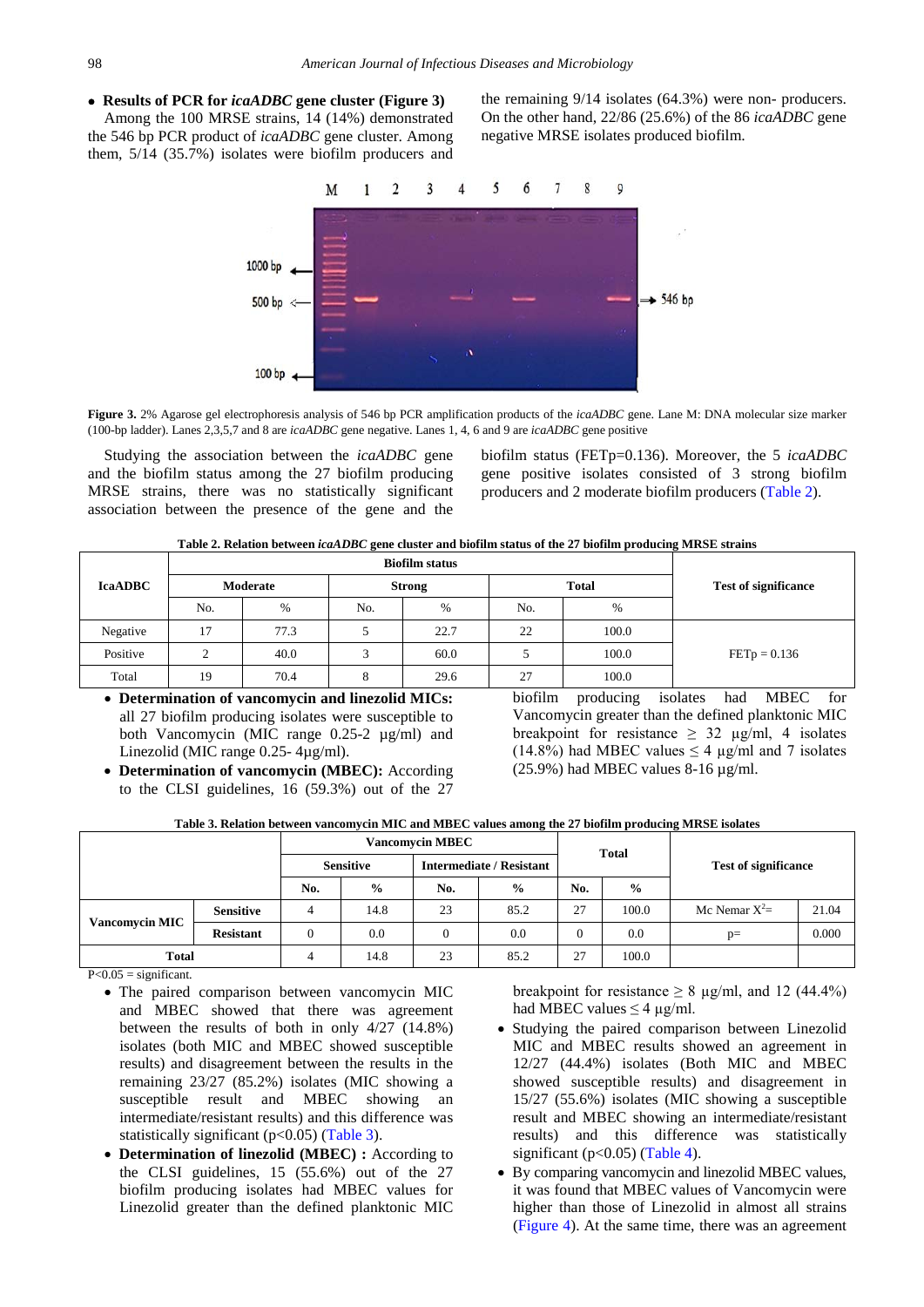between the results of both MBEC values in 15/27 (55.5%) of isolates (Both values showed susceptible results in 7.4% and both showed intermediate/resistant results in 48.1% of isolates) and disagreement in 12/27 (44.5%) of isolates (Vancomycin MBEC showing susceptible results whereas Linezolid MBEC showed intermediate/resistant results in 7.4%. Vancomycin MBEC showed intermediate/resistant results whereas Linezolid MBEC showed susceptible results in 37.1% of isolates) and this difference was statistically significant ( $p<0.05$ ) [\(Table 5\)](#page-4-2).

| Table 4. Relation between linezolid MIC and MBEC values among the 27 biofilm producing MRSE isolates |  |  |
|------------------------------------------------------------------------------------------------------|--|--|
|------------------------------------------------------------------------------------------------------|--|--|

<span id="page-4-0"></span>

|               | <b>Linezolid MBEC</b> |                  |               |                  |               | <b>Total</b> |               |                             |       |
|---------------|-----------------------|------------------|---------------|------------------|---------------|--------------|---------------|-----------------------------|-------|
|               |                       | <b>Sensitive</b> |               | <b>Resistant</b> |               |              |               | <b>Test of significance</b> |       |
|               |                       | No.              | $\frac{0}{0}$ | No.              | $\frac{6}{9}$ | No.          | $\frac{0}{0}$ |                             |       |
|               | <b>Sensitive</b>      | 12               | 44.4          | 15               | 55.6          | 27           | 100.0         | Mc Nemar $X^2$ =            | 13.07 |
| Linezolid MIC | <b>Resistant</b>      | $\overline{0}$   | 0.0           |                  | 0.0           |              | 0.0           | $p=$                        | 0.000 |
| <b>Total</b>  |                       | 12               | 44.4          | 15               | 55.6          | 27           | 100.0         |                             |       |

 $P<0.05$  = significant.

<span id="page-4-1"></span>

**Figure 4.** MBEC of Vancomycin and Linezolid on the 27 biofilm producing MRSE strain

<span id="page-4-2"></span>

|                                 |                  |               | <b>Linezolid MBEC</b>           |               | <b>Total</b> |               |                             |       |
|---------------------------------|------------------|---------------|---------------------------------|---------------|--------------|---------------|-----------------------------|-------|
| <b>Vancomycin MBEC</b>          | <b>Sensitive</b> |               | <b>Intermediate / Resistant</b> |               |              |               | <b>Test of significance</b> |       |
|                                 | No.              | $\frac{0}{0}$ | No.                             | $\frac{0}{0}$ | No.          | $\frac{0}{0}$ |                             |       |
| <b>Sensitive</b>                | $\mathcal{L}$    | 7.4           | $\overline{2}$                  | 7.4           | 4            | 14.8          | Mc Nemar $X^2$ =            | 4.08  |
| <b>Intermediate / Resistant</b> | 10               | 37.1          | 13                              | 48.1          | 23           | 85.2          | $p=$                        | 0.043 |
| <b>Total</b>                    | 12               | 44.5          | 15                              | 55.5          | 27           | 100.0         |                             |       |

**Table 5. Relation between Vancomycin MBEC and Linezolid MBEC**

• By studying the correlation between biofilm OD and MBEC of vancomycin and linezolid, it was noted that vancomycin MBEC showed a strong positive significant correlation with biofilm OD  $(p<0.05)$ , however the same positive correlation was noted between biofilm OD and linezolid MBEC, yet it was weak and non- significant ( $p > 0.05$ ) [\(Table 6\)](#page-5-0).

P < 0.05 significant.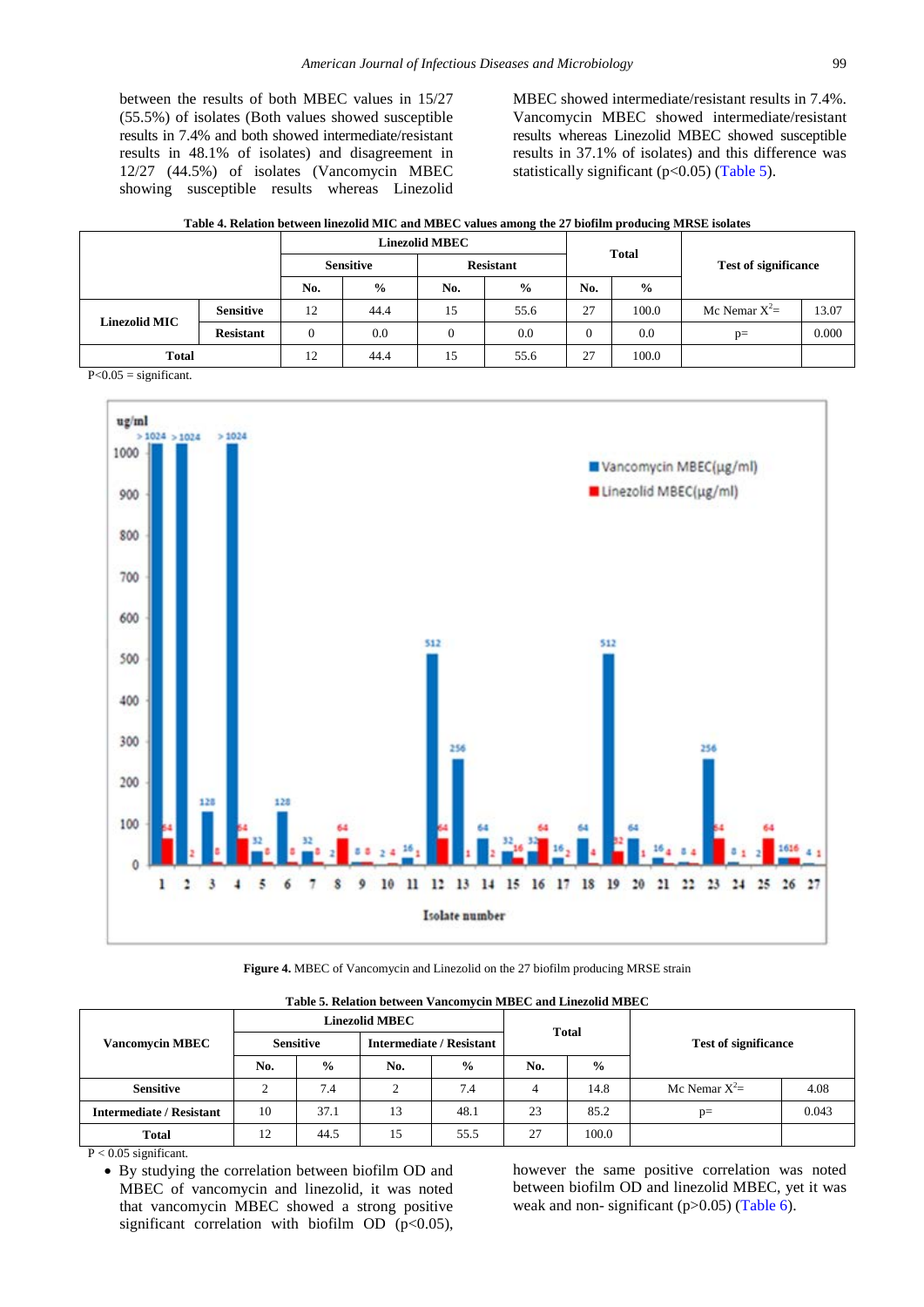<span id="page-5-0"></span>

|                          |      | <b>Biofilm OD</b> |  |  |  |  |
|--------------------------|------|-------------------|--|--|--|--|
|                          |      | IJ                |  |  |  |  |
| Vancomycin MBEC          | 0.75 | 0.000             |  |  |  |  |
| Linezolid MBEC           | 0.18 | 0.378             |  |  |  |  |
| $D \ge 0.05$ cignificant |      |                   |  |  |  |  |

**Table 6. Correlation coefficient between biofilm OD630 and Vancomycin, Linezolid MBEC**

P < 0.05 significant.

# **4. Discussion**

*Staphylococcus epidermidis* is a common cause of biofilm-mediated life threatening infections associated with intravenous catheters, artificial heart valves, prosthetic joints and other medical devices. [\[23\]](#page-7-21) Methicillin resistant *S. epidermidis* (MRSE) isolates that circulate within hospital settings are mostly resistant to other classes of antibiotics and can act as a reservoir of mobile genetic elements transferred to other *S. epidermidis* isolates as well as to other *Staphylococcus*  species [\[24\].](#page-7-22)

In the present study the 48% of MRSE isolates were isolated from blood, followed by pus (32%), then urine and BAL (9%) and only (2%) from nares. This was in agreement with the sudy of Iorio *et al* (2012) [\[25\]](#page-7-23) in Brazil, who studied MRSE isolates from Rio de Janeiro hospitals and found that 40% of their isolates originated from blood, 20% from nares, 11.4% from surgical sites, 5.7% from catheter tips, 5.7% from throat and 2.8% from other sources.

Biofilm formation, mediated by PIA production, is considered to be the main virulence factor of CoNS. The microtitre plate (MTP) assay is considered an accurate and quantitative tool for comparing the biofilm formation of different strains [\[13,26\].](#page-7-11)

In the current study, among 100 MRSE isolates, biofilm production by MTP was found in 27% with different intensities, 8 isolates (30%) were strong producers and 19 (70%) were moderate, while in the remaining 73% no biofilm was formed.

These results are close to those obtained by Terki *et al*  (2013) [\[27\],](#page-7-24) in Algeria, who found that 6/21 (28.5%) of the studied *S.epidermidis* isolates from urinary catheters were biofilm producers. Other studies showed discrepant results, such as that of Seif el Din et al (2011) [\[28\]](#page-7-25) in Egypt and Mathur T et al.  $(2006)$  [\[13\]](#page-7-11) in India, where CoNS biofilm producers constituted 41% and 53.9% respectively. These higher results might reflect the different sources from which the strains were isolated.

The *icaADBC* gene cluster was detected by PCR in this study in 14 (14%) of MRSE.

The presence of this gene was also investigated in 2 Egyptian studies, that of Nasr *et al* (2012) [\[23\]](#page-7-21) who found the gene in 16 out of the 50 (32%) investigated Staphylococcus isolates. Furthermore Seif El-Din *et al* (2011) [\[28\]](#page-7-25) studied the presence of *icaA* and *icaD* genes in Staphylococcus isolates among pediatric cancer patients and healthy volunteers. The genes were present in 12/22 (53%) of CoNS strains among cancer patients, but not in the healthy volunteers. According to Eftekhar and Mirmohamadi (2009) [\[17\]](#page-7-15) study, the *icaADBC* gene carriage was observed in 30% of *S. epidermidis* isolates from symptomatic patients and in 8% among skin isolates from healthy individuals.

Numerous studies have reported that biofilm-positive strains or strains carrying intercellular adhesin genes (*ica*), which encode polysaccharide intercellular adhesin (PIA), are more pathogenic[.\[29,30\]](#page-7-26) Synthesis of PIA, the main EPS component of biofilms, was found to play an important role in establishing *S. epidermidis* infections in animal models [\[31\]](#page-8-0) though its essential role is still debated [\[21,30,32\].](#page-7-19)

In 2009 a study has shown that more invasive and less commensal staphylococcal strains carry *icaADBC* gene. [\[33\]](#page-8-1) Another study found no specific association between the presence of biofilm genes and pathogenicity. [\[34\]](#page-8-2) Furthermore, some studies suggested that there was no difference in *icaADBC* carriage between the invasive and contaminating blood culture isolates. [\[35,36\]](#page-8-3) Moreover, studies using an animal model showed no difference in virulence between wild *S. epidermidis* strains (biofilmpositive) and their biofilm-negative mutants. [\[37,38\]](#page-8-4) Finally it has been reported that even *icaADBC*-negative CoNS could cause biofilm-related persistent infections depending on other genes and regulatory mechanisms [\[39\].](#page-8-5)

In the current study by correlating the phenotypic biofilm production methods with presence of *icaADBC*  gene cluster, 35.7% (5/14) of the *icaADBC* gene positive staphylococcal isolates were biofilm producers by microtitre plate (MTP).

In accordance with our findings, other studies (Yazdani *et al* 2006 [\[40\]](#page-8-6) and De Silva *et al*. (2002) [\[41\]](#page-8-7) demonstrated that the presence of the *ica* genes did not correlate with biofilm production.

However, in contrast to our finding, Gad *et al* (2009), in Egypt  $[42]$  studied the biofilm production and the presence of *icaA* and *icaD* genes in staphylococci isolated from urinary catheter segments. It was found that all biofilm producing strains were positive for both genes, which indicates the important role of ica genes as virulence markers in staphylococcal infections associated with urinary catheterization. [\[17,29\]](#page-7-15) This might explain the lower rates reported in the present study (14%), as the studied MRSE isolates were not obtained from devices or catheters.

Unexpectedly, in the current study, 25.5% (22/86) of the *icaADBC* gene negative isolates produced biofilm by MTP, among which biofilm was strongly adherent in 5 isolates.

Some studies suggested that PIA and its encoding *ica* genes might not be of universal importance in CoNS biofilm formation (Arciola *et al.* (2006) [\[32\]](#page-8-9) and Rohde *et al*.(2007) [\[43\]\)](#page-8-10). One explanation for these findings might be that PIA production is not critical for biofilm formation but contributes to the distinct biofilm architecture. [\[44\]](#page-8-11) However its exact role in biofilm formation is not clear. In the PIA/*ica*-negative biofilms, matrices are mainly composed of proteins, teichoic acids and extracellular DNA. Some specific proteins, such as Bap (Biofilmassociated protein), Aae (Autolysin/adhesin protein), and Aap (Accumulation-associated protein), were found to be responsible for the vital step of cell-cell accumulation and biofilm formation in the absence of PIA [\[45\].](#page-8-12)

On the other hand 64.3% (9/14) of *icaADBC* gene positive isolates did not produce biofilm by MTP.

In Ninin *et al*., 2006 study [\[46\]](#page-8-13) it was found that 32 of 91(35%) isolates carrying the ica operon did not produce biofilm. Similar to our findings, some investigators have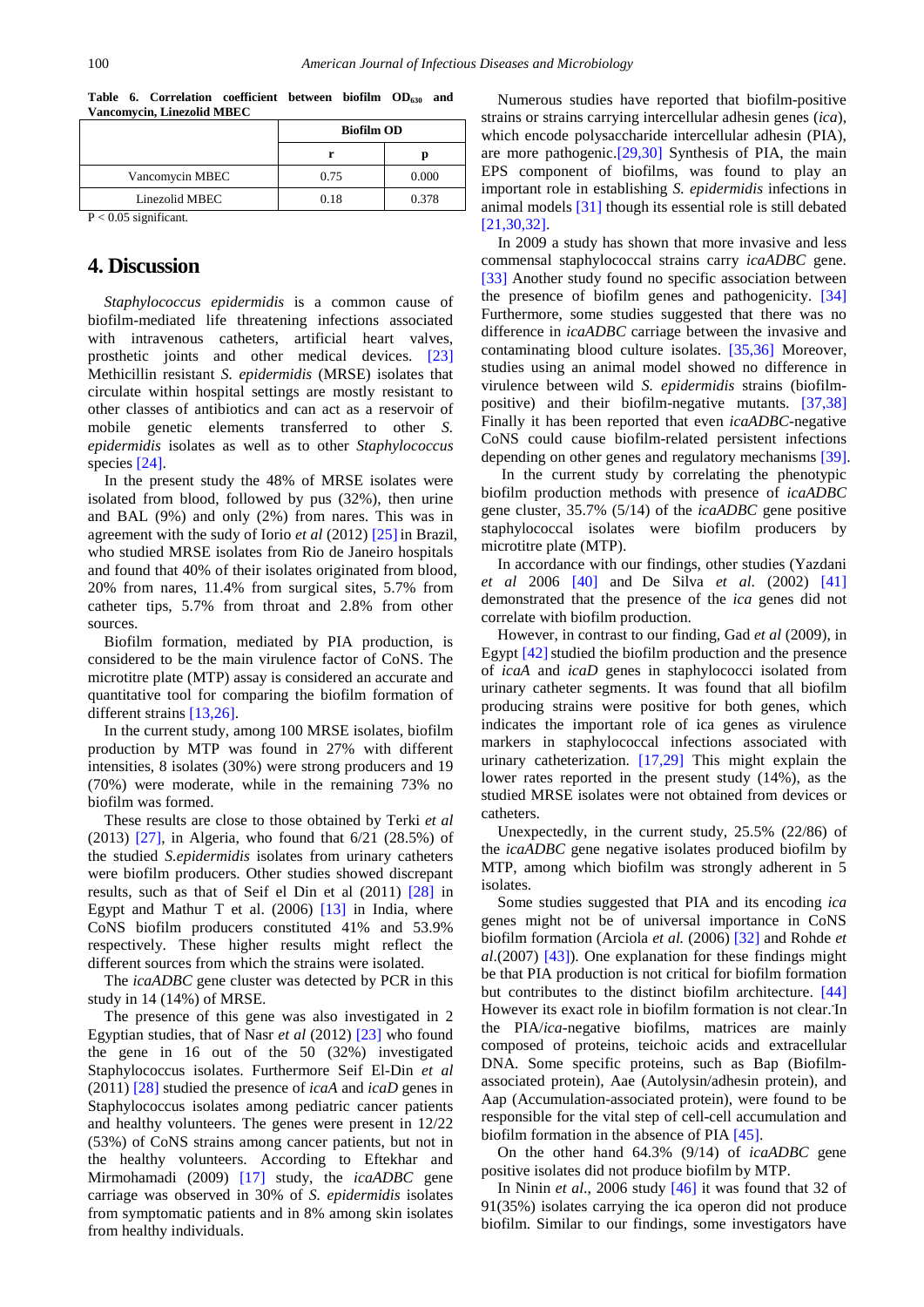found no association between the presence of the *ica*  operon and biofilm formation by clinical isolates of *S. epidermidis*. [\[35,38\]](#page-8-3) Regulation of the ica operon appears to be very complex and the production of PIA is subjected to on-off switching [\[47\].](#page-8-14)

In addition, Dobinsky *et al*., 2003 found that expression of the *ica* m-RNA has been shown to occur in biofilm negative *S. epidermidis* suggesting that biofilm accumulation is controlled by regulatory mechanisms other than the *ica* operon [\[48\].](#page-8-15)

Despite various efforts, treatment of an infection after biofilm establishment is frequently useless, because of the reduced susceptibility of biofilm to antibiotics.

In the present study, the effects of vancomycin and linezolid on MRSE biofilm and planktonic cells were studied by testing the minimal inhibitory concentration (MIC) and minimal biofilm eradication concentration values (MBEC).

The results of the present study demonstrated that the Vancomycin resistance was higher in the biofilm mode of growth than in the planktonic mode of growth. Among the biofilm-forming isolates, 85.2% showed high Vancomycin MBEC ( $> 8 \text{ µg/mL}$ ) and cannot be considered susceptible to Vancomycin according to the CLSI breakpoints. [\[19\]](#page-7-17) Resistance rate for 8 strong biofilm producers was 87.5% (7/8) and that for 19 moderate biofilm producers was 84.2% (16/19). All these isolates, presented Vancomycin MICs of  $\leq$  4 μg/mL, which is within the "susceptible" category. However, in the cases of biomaterial associated infections, in which biofilm formation is the main characteristic, conventional MIC only predicts the ability of an antimicrobial agent to inhibit the growth of the bacteria released from the biofilm, not the bacterial growth within biofilm matrix [\[49\].](#page-8-16)

Antunes *et al* 2011 found that the vast majority 89% (58/65) of biofilm-producing Staphylococcus species isolated from central venous catheters could be considered non-susceptible to vancomycin (MBEC values  $\geq 8 \mu g/mL$ ) and the resistance rate for strong biofilm producers was 45% (77/170), that for moderate biofilm producers was 45% (107/240). [\[50\]](#page-8-17) These MBECs were higher than MICs for vancomycin. A higher MBEC/MIC ratio of ~64 was found in six strong biofilm-producing isolates and two moderate biofilm-producing isolates.

In Egypt, El-Sheikh *et al* (2010) found that all studied staphylococcal strains in the indwelling vascular catheter patients were susceptible to vancomycin in their planktonic form, and that the MIC was 8-16 times lower than MBEC for vancomycin [\[51\].](#page-8-18)

Interestingly, Lee *et al*. (2006),(52) found that ciprofloxacin and rifampicin were found to achieve a complete eradication of staphylococcal biofilms after a short-term treatment, and that vancomycin was of much lower effectiveness, even at very high concentrations [\[51\].](#page-8-18)

Statistical analysis of the current results demonstrated that vancomycin MBEC had shown a strong positive significant correlation with the biofilm status ( $p<0.05$ ). The MBEC was significantly higher in strong biofilmproducing isolates than in moderate biofilm-producing isolates.

This finding can be explained by the decreased diffusion of antimicrobial agents through the extensive biofilm matrix, as well as the decreased metabolic activity of bacteria within biofilms and the increase in gene transfer. [\[53\]](#page-8-19) It has been reported that vancomycin accumulates at high concentrations in the biofilms of Gram positive bacteria, especially *S. epidermidis*. [\[54\]](#page-8-20) This may be attributed to the ability of glycopeptides to bind to exopolysaccharides produced by the bacteria. However, such high concentrations of vancomycin are not achievable in clinical practice. [\[51\]](#page-8-18)

During the present study we observed that sub-minimal inhibitory concentrations (sub-MIC) of antibiotics induced *S.epidermidis* biofilm formation *in vitro*. This was evidenced by the readings of OD of sub-MIC concentrations (0.25, 0.5, 1, 2 mg/L) which were higher than the OD of the positive control (the biofilm producing strain without adding antibiotics) The term "sub-MIC" will be used to refer to concentration of antibiotics below the MIC  $(<1$  MIC).

It has been shown that the sub-MIC concentrations of the cell-wall-active antibiotics oxacillin and vancomycin, and of the translation inhibitor linezolid, have been shown to induce *S. aureus* biofilm formation [\[55\].](#page-8-21)

Among our biofilm-forming isolates, 55.6% showed high linezolid MBEC ( $\geq 8 \mu g/mL$ ) and were considered resistant to linezolid according to the CLSI breakpoints<sup> $(18)$ </sup>. Resistance rate for the 8 strong biofilm producers was 87.5% (7/8) and that for the 19 moderate biofilm producers was 42.1% (8/19).

All these isolates, however, presented linezolid MICs of  $\leq$  4 μg/mL, which is within the "susceptible" category. This is similar to Uckay *et al.*, 2009 surveillance which was carried out at the University of Geneva Hospitals and found that 100% of *S.epidermidis* isolates were sensitive to Linezolid [\[56\].](#page-8-22)

Statistically the positive correlation can be shown between biofilm  $OD_{630}$  and linezolid MBEC, yet it was shown to be weak and non- significant. We observed a significant increase in the MBEC/MIC ratio in our biofilm-producing isolates. The high MBEC /MIC ratio of 64 was found in two strong biofilm producing isolates and one moderate biofilm producing isolates.

Linezolid demonstrated better antimicrobial activity in *in-vitro* biofilm formation than vancomycin as 44.4% (12/27) of biofilm producing isolates were sensitive to linezolid whereas only 14.8% (4/27) were sensitive to vancomycin.

This is in agreement with Curtin *et al* (2003) who studied the biofilm eradication by *in-vitro* model for formation of biofilm by *S. epidermidis* and found that linezolid achieve eradication of *S. epidermidis* biofilms more rapidly than vancomycin and gentamicin [\[55\].](#page-8-21)

We observed a significant increase in the linezolid MBEC/MIC ratio in our biofilm-producing isolates. Although both linezolid and vancomycin showed higher MBEC than MIC in *in-vitro* biofilms, 85% of isolates were resistant to vancomycin and their MBEC were 8 up to 1024 times greater than the planktonic susceptibility breakpoints, while, 55% of isolates were resistant to linezolid with a MBEC up to 64 times greater than the planktonic susceptibility breakpoints.

Although these antibiotics at the highest achievable serum concentrations were effective against bacteria grown planktonically, they were inadequate to eradicate bacterial biofilms. Administration of a single antibiotic to patient with catheter-associated infections, based on the results of *in-vitro* susceptibility tests designed for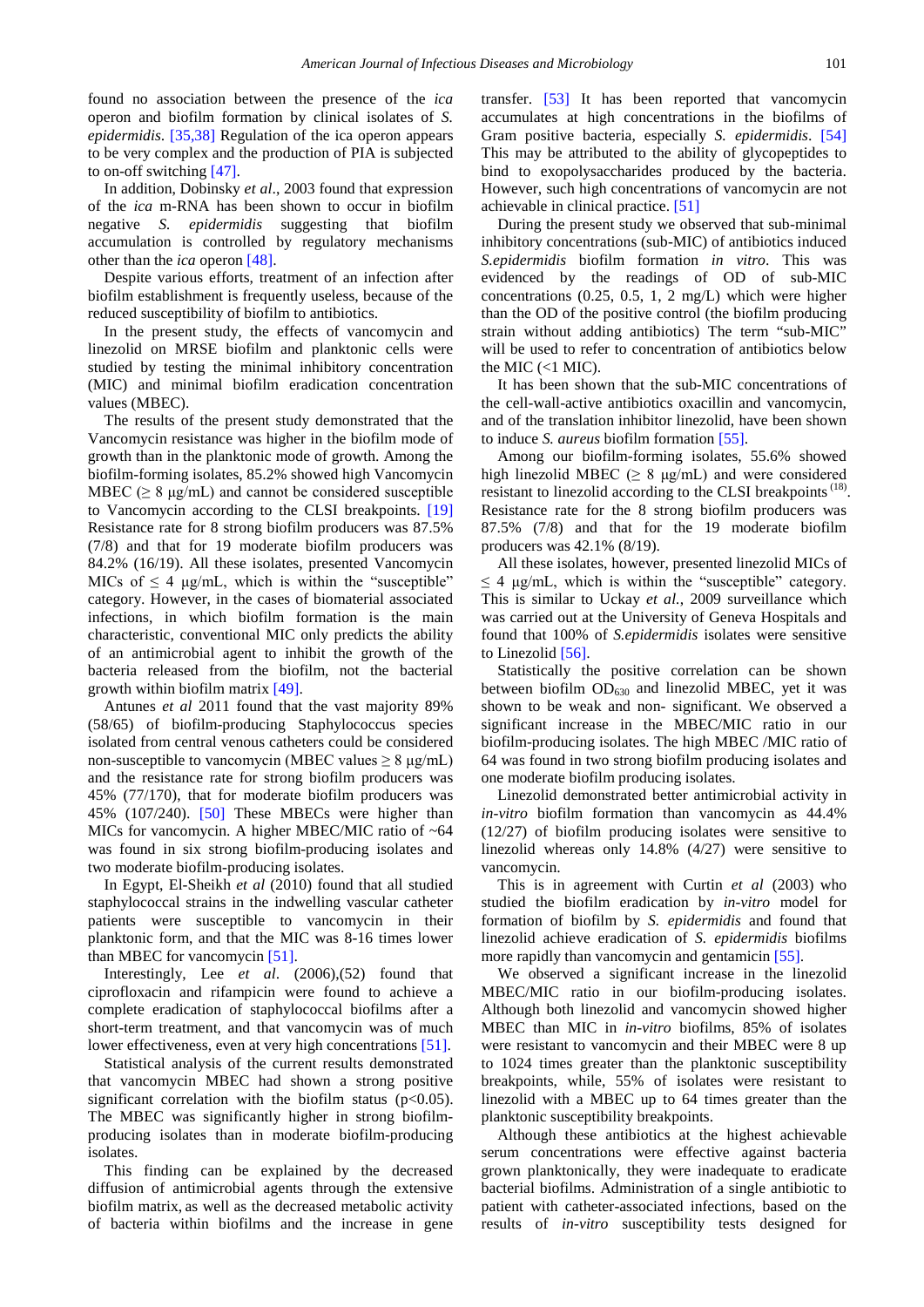planktonic bacteria, is unlikely to reach an effective concentration to eradicate the bacteria adherent to the catheters. This may be one of the reasons that explain the frequent failure of treating CoNS infections with conventional antibiotics in patients with foreign body infections when the devices are not removed [\[22\].](#page-7-20)

# **5. Conclusion**

In the light of the present study, we can conclude that the presence of *icaADBC* gene is not always associated with *in-vitro* formation of biofilm, vancomycin and linezolid continued to be effective for planktonic MRSE infection, but MIC values alone cannot accurately determine the exact susceptibility of biofilms, and finally, the sub-MIC concentrations of antibiotics can induce bacterial biofilm formation.

# **Conflict of Interests**

The authors have no competing interests.

# **References**

- <span id="page-7-0"></span>[1] Arciola, C.R., Gamberini, S., Campoccia, D., Visai, L., Speziale, P. and Baldassarri, L, "A multiplex PCR method for the detection of all five individual genes of ica locus in *Staphylococcus epidermidis*. A survey on 400 clinical isolates from prosthesisassociated infections", *J Biomed Mater Res A*, 75(2). 408-813. 2005.
- <span id="page-7-1"></span>[2] Von Eiff, C., Peters, G. and Heilmann, C, "Pathogenesis of infections due to coagulase negative staphylococci", *Lancet Infect Dis,* 2(11). 677-685.2002.
- <span id="page-7-2"></span>[3] Diekema, D.J., Pfaller, M.A., Schmitz, F.J., Smayevsky, J., Bell, J. and Jones, R.N, "Survey of infections due to Staphylococcus species: frequency of occurrence and antimicrobial susceptibility of isolates collected in the United States, Canada, Latin America, Europe, and the Western Pacific region for the SENTRY Antimicrobial Surveillance Program, 1997-1999", *Clin Infect Dis*, 32. 114-132. 2001.
- <span id="page-7-3"></span>[4] Casey, A.L., Lambert, P.A. and Elliott, T.S, "Staphylococci", *Int J Antimicrob Agents,* 29. 23-32. 2007.
- <span id="page-7-4"></span>[5] Tsubakishita, S., Kuwahara-Arai, K., Sasaki, T. and Hira,matsu, K, "Origin and molecular evolution of the determinant of methicillin resistance in staphylococci", *Antimicrob Agents Chemother,* 54(10). 4352-2359. 2010.
- <span id="page-7-5"></span>[6] Ahlstrand, E., Svensson, K., Persson, L., Tidefelt, U. and Söderquist, B, "Glycopeptide resistance in coagulase-negative staphylococci isolated in blood cultures from patients with hematological malignancies during three decades", *Eur J Clin Microbiol Infect Dis,* 30 (11). 1349-1354.2011.
- <span id="page-7-6"></span>[7] Yoon, Y.K., Kim, J.Y., Park, D.W., Sohn, J.W. and Kim, M.J, "Predictors of persistent methicillin-resistant Staphylococcus aureus bacteremia in patients treated with vancomycin", *J Antimicrob Chemother,* 65.1015-1018. 2010.
- <span id="page-7-7"></span>[8] Raad, I., Hanna, H., Jiang, Y., Dvorak, T., Reitzel, R., Chaiban, J., Sherertz, R. and Hachem, R, "Comparative activities of daptomycin, linezolid, and tigecycline against catheter-related methicillin resistant Staphylococcus aureus bacteremia isolates embedded in biofilm", *Antimicrob Agents Chemother,* 51. 1656- 1660. 2007.
- <span id="page-7-8"></span>[9] Hidayat, L.K., Hsu, D.I., Quist, R., Shriner, K.A. and Wong-Beringer, A, "High dose vancomycin therapy for methicillin resistant Staphylococcus aureus infections: efficacy and toxicity", *Arch Intern Med*,; 166.2138-2144. 2006.
- [10] Klingenberg, C., Aarag, E., Ronnestad, A., Sollid, J.E., Abrahamsen, T.G., Kjeldsen, G. and Flaegstad T, " Coagulasenegative staphylococcal sepsis in neonates. Association between antibiotic resistance, biofilm formation and the host inflammatory response", *Pediatr Infect Dis J,* 24. 817-822. 2005.
- <span id="page-7-9"></span>[11] Karatan, E. and Watnick, P,"Signals, regulatory networks, and materials that build and break bacterial biofilms", *Microbiol Mol Biol Rev*, 73. 310-347. 2009.
- <span id="page-7-10"></span>[12] Vuong, C. and Otto, M, "*Staphylococcus epidermidis* infections", *Microbes Infect*, 4(4).481-489. 2002.
- <span id="page-7-11"></span>[13] Mathur, T., Singhal, S., Khan, S., Upadhyay, D.J., Fatima, T. and Rattan, A, "Detection of biofilm formation among the clinical isolates of staphylococci: an evaluation of three different screening methods", *Indian J Med Microbiol*, 24. 25-29. 2006.
- <span id="page-7-12"></span>[14] De Araujo, G.L., Coelho, L.R., De Carvalho, C.B., Maciel, R.M., Coronado, A.Z., Rozebaum, R., Carvalho, B.T.F., Figueiredo, A.M.S. and Teixeira, L. A, "Commensal isolates of methicillinresistant *Staphylococcus epidermidis* are also well equipped to produce biofilm on polystyrene surfaces", *J Antimicrob Chemother*, 57. 855-864. 2006.
- <span id="page-7-13"></span>[15] Stewart, P.S. and Costerton, J.W, "Antibiotic resistance of bacteria in biofilms", *Lancet*, 358(9276).135-138. 2001.
- <span id="page-7-14"></span>[16] Ceri, H., Olson, M., Morck, D., Storey, D., Read, R., Buret, A. and Olson, B, "The MBEC assay system: multiple equivalent biofilms for antibiotic and biocide susceptibility testing", *Methods Enzymol*, 337.377-385. 2001.
- <span id="page-7-15"></span>[17] Eftekhar, F. and Mirmohamadi, Z, "Evaluation of biofilm production by Staphylococcus epidermidis isolates from nosocomial infections and skin of healthy volunteers", *Int J Medicine Med Sci*, 1(10).438-441. 2009.
- <span id="page-7-16"></span>[18] Clinical and Laboratory Standards Institute. Performance standards for Antimicrobial Susceptibility Testing; twenty-third informational supplement. CLSI document M100- S23Vol 31 No.1. Clinical and Laboratory Standards Institute, Wayne, PA, USA, 2013.
- <span id="page-7-17"></span>[19] *Clinical and Laboratory Standards Institute,* "Performance standards for Antimicrobial Susceptibility Testing", 21th informational supplement, CLSI document M100- S21Vol 31 No.1. Clinical and Laboratory Standards Institute, Wayne, PA, USA, 2011.
- <span id="page-7-18"></span>[20] Schmitz, F.J., Steiert, M., Tichy, H.V., Hofmann, B., Verhoef, J., Heinz, H.P, "Typing of methicillin resistant *Staphylococcus aureus* isolates from Dusseldorf by six genotypic methods", *J Med Microbiol*, 47. 341-351, 1998.
- <span id="page-7-19"></span>[21] Eftekhar, F. and Speert, D.P, 'Biofilm formation by persistent and nonpersistent isolates of *Staphylococcus epidermidis* from a neonatal intensive care unit", *J Hosp Infect*, 71. 112-116. 2009.
- <span id="page-7-20"></span>[22] Ou, Y., Daley, A.J., Istivan, T.S., Garland, S.M. and Deighton, M.A, "Antibiotic susceptibility of coagulase-negative staphylococci isolated from very low birth weight babies: comprehensive comparisons of bacteria at different stages of biofilm formation", *Ann Clin Microbiol Antimicrob*, 9.16. 2010.
- <span id="page-7-21"></span>[23] Nasr, R.A., Abu Shady, H.M. and Hussein, H.S, "Biofilm formation and presence of *icaAD* gene in clinical isolates of staphylococci, *Egyp J Med Human Genet*, 13. 269-74. 2012.
- <span id="page-7-22"></span>[24] Abd El Hafez, M., Khalaf, N.G., El Ahmady, M., Abd El Aziz, A. and Hashim, A, "An outbreak of methicillin resistant *Staphylococcus epidermidis* among neonates in a hospital in Saudi Arabia", *J Infect Dev Ctries*, 5(10).692-699. 2011.
- <span id="page-7-23"></span>[25] Iorio, N.L., Caboclo, R.F., Azevedo, M.B., Barcellos, A.G., Neves, F.P., Domingues, R.M., Dos Santos, K.R.N, "Characteristics related to antimicrobial resistance and biofilm formation of widespread methicillin-resistant *Staphylococcus epidermidis* ST2 and ST23 lineages in Rioe Janeiro hospitals, Brazil", *Diagn Microbiol Infect Dis*, 72. 32-40. 2012.
- [26] Hassan, A., Usman, J., Kaleem, F., Omair, M., Khalid, A., Iqbal, M, "Evaluation of different detection methods of biofilm formation in the clinical isolates", *Braz J Infect Dis*, 15(4). 305- 311. 2011.
- <span id="page-7-24"></span>[27] Terki, I.K., Hassaine, H., Oufrid, S., Bellifa, S., Mhamedi, I., Lachachi, M., Timinouni, M, "Detection of *icaA* and *icaD* genes and biofilm formation in Staphylococcus spp.isolated from urinary catheters at the University Hospital of Tlemcen (Algeria)", *Afr J Microbiol Res,* 7 (47). 5350-2357. 2013.
- <span id="page-7-25"></span>[28] Seif El-Din, S.S., El-Rehewy, M.S., Ghazaly, M.M. and Abd-Elhamid, M.H, "Biofilm formation by blood stream staphylococcal isolates from febrile pediatric cancer patients at south Egypt cancer institute", *J Am Sci,* 7(1). 674-686. 2011.
- <span id="page-7-26"></span>[29] Arciola, C.R., Baldassarri, L. and Montanaro, L, "Presence of *icaA* and *icaD* genes and slime production in a collection of staphylococcal strains from catheter-associated infections" *J Clin Microbiol*, 39. 2151-2156. 2001.